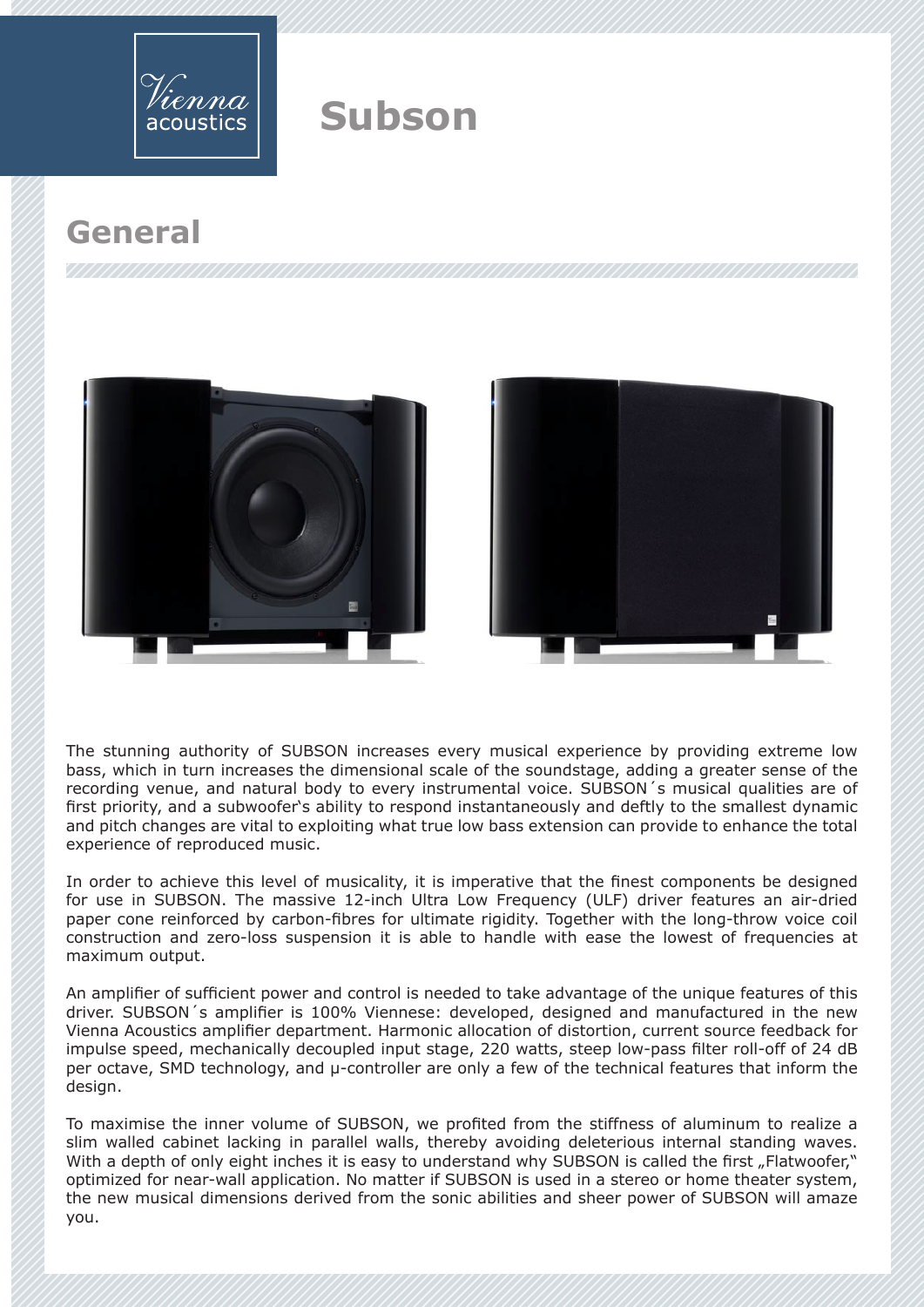

### **Features**



The development of SUBSON´s massive driver followed an unconventional path. We were able to proceed this way because of the simultaneous development of subwoofer's amplifier, which allowed for achieving perfect interaction between these two primary components. We integrated several active stages in the amplifier, enabling tuning of all important drivers parameters. So the driver's final construction is not comprised in any aspect. As the first step, each part of this new driver was chosen to maximise the performance parameters of dynamics, control and musical fidelity. The massive 12-inch Ultra Low Frequency (ULF) driver features an air-dried paper cone reinforced by carbon-fibres for ultimate rigidity. Together with the long-throw voice coil construction and zeroloss suspension it is able to handle with ease the lowest of frequencies at maximum output. However, SUBSON´s musical qualities are of first priority, and a subwoofer's ability to respond instantaneously and deftly to the smallest dynamic and pitch changes are vital to exploiting what true low bass extension can provide to enhance the total experience of reproduced music.



An amplifier of sufficient power and control is needed to take advantage of the unique features of this driver. SUBSON´s amplifier is 100% Viennese: developed, designed and manufactured in the new Vienna Acoustics amplifier department. There are plenty of suppliers for subwoofer amplifiers, but in our pre-testings none could satisfy us, simply because we demand of a subwoofer the same as of any speaker: to sound musical. Harmonic allocation of distortion, current source feedback for impulse speed, mechanically decoupled input stage, 220 watts, SMD technology, µ-controller are only a few of the technical features that inform the design.

Take for example the importance of harmonic allocation of distortion: You would not believe its sound impact - even less as it's for a sub - how much the sound stage opens, how effortless midrange and treble float. We realised 0,001 % for 2nd and 3rd harmonic, and about 0,0001% for the others, although very low overall feedback is used. Current source feedback provides for impulse speed. As for the speakers, decoupling is vital: Especially the input stage of an amp is sensitive, so we put it on an extra pc-board and mounted it pick-a-back, just like the separation of stereo equipment into pre-amp and power-amp. The perfect dynamics of the amp´s speed is supported by 220 watts, receiving their current from expensive Hitachi Mosfets and a torodial transformer. A µ-controller cares for controlling, music detection, safety protection and soft-start. As mentioned above, several active stages care for perfect driver interaction and control by comparing the input signal with the cone´s response. An extra transformer is used to ensure a minimum of power consumption of less than 1 watt in Stand-by mode when no music signal is detected. As in our crossovers, the whole amp only uses components of highest grade, like resistors with less than 1% tolerance, and it is realized in SMD technology. With adjustable crossover-frequency, 0 / 180 degrees phase switch, volume control and double highlevel as well as double Cinch input, SUBSON offers all tuning tools for you.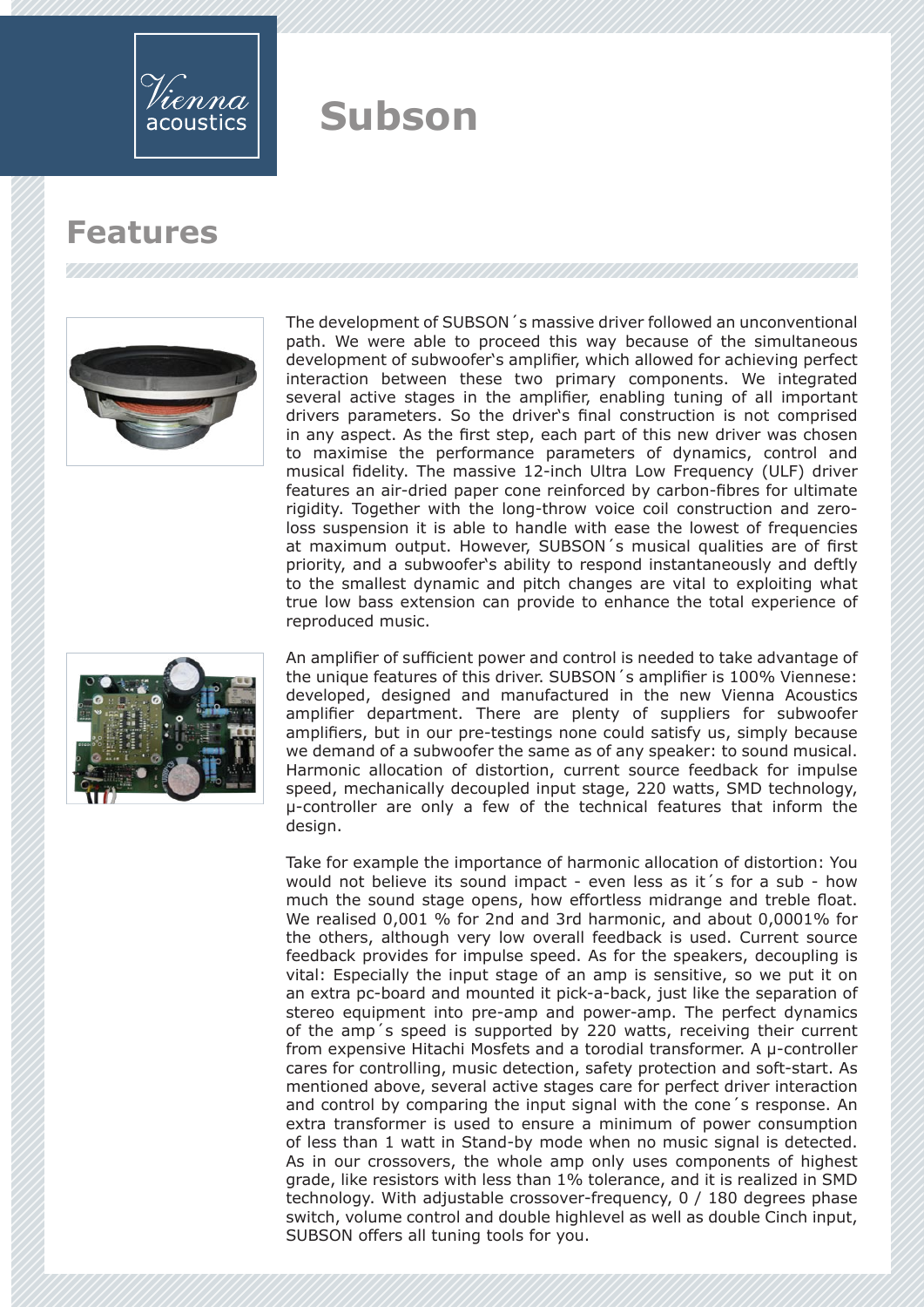

## **Features**



To ensure perfect appearance, the surface of SUBSON is treated with the highest grade of aluminium processing: after precisely machined and CNC milled, all aluminum parts are bead blasted and transparently anodized.



To maximise the inner volume of SUBSON, we profited from the stiffness of aluminum to realize a slim walled cabinet lacking in parallel walls, thereby avoiding deleterious internal standing waves. With a depth of only eight inches it is easy to understand why SUBSON is called the first "Flatwoofer," optimized for near-wall application.